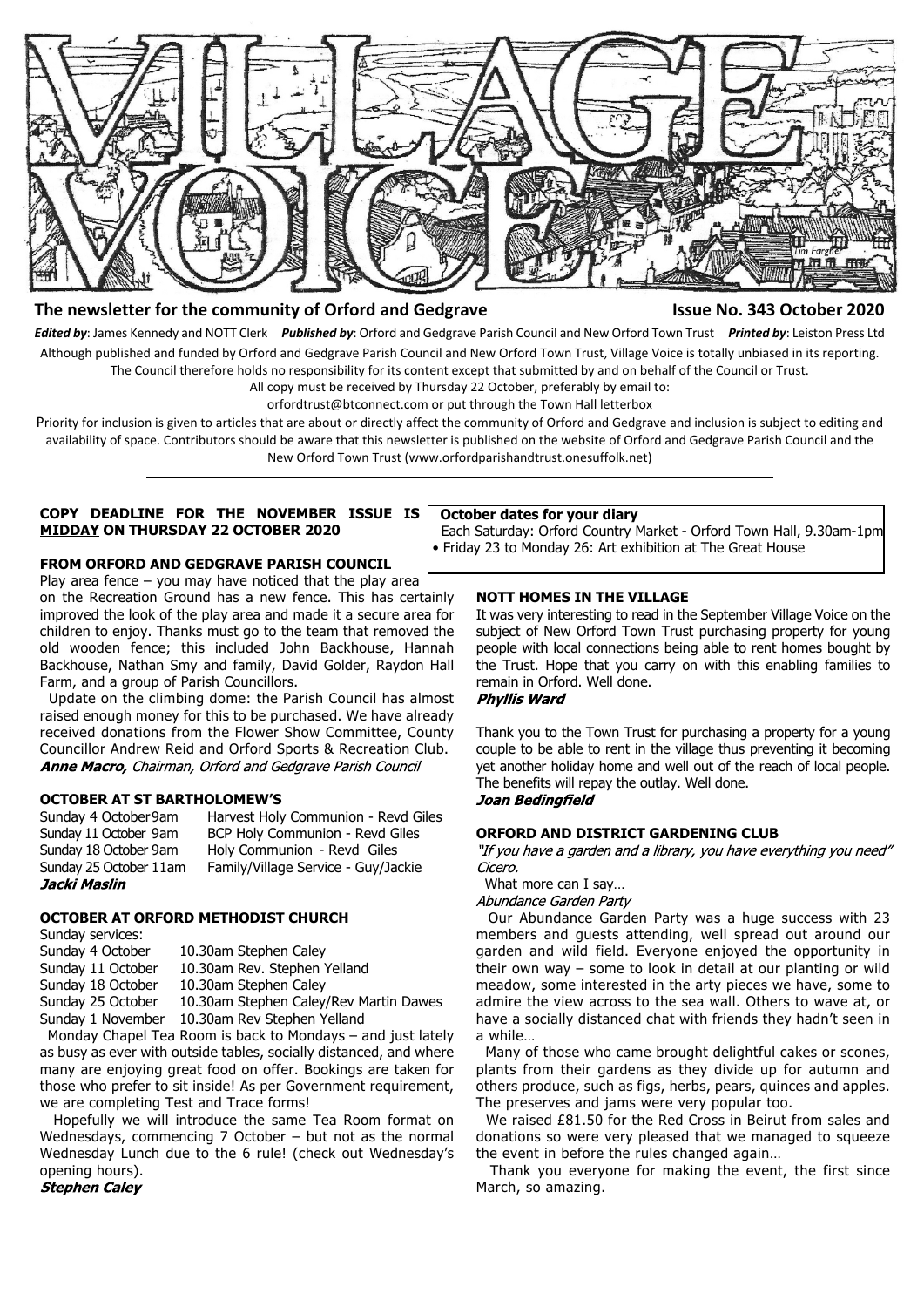# **New Members**

 Interest in gardening has grown particularly over these past months and I'm delighted to say that we now have 5 new members for our Club! Hopefully, we will inspire a few more. Do contact me in the first instance if you are interested – we have great plans for 2021! **Autumn Events** 

 We are still in discussion about the talks we have been promoting but do still hope to be able to go ahead as previously advertised on 1 October with the Dahlia Talk.

We will be letting members know about the Covid guidelines required so that they can make a decision about attending. Everyone who would like to come will need to book through me.

Keep on gardening and making notes about what you are going to do next year and get your bulbs ordered.

Get out and about to look at as many gardens and green spaces as you can.

Hoping to see you soon…

**Polly Sharkey** (Chair) creativefutures98@btinternet.com 01394 450959

# **OBITUARY: MICHAEL JOHN PEARCE**

Born in 1937 Finchley, London, Mike grew up in Hampshire, before training as a Chartered Accountant and joining his father's packaging firm which had sites in Slough and Great Yarmouth, and after the war was the first company to ever introduce pulp egg packaging into the UK. Michael met and married Suki Pearce (nee Aikens) after meeting sailing on the River Ore at Aldeburgh regatta week in 1968, and with whom he went on to have 3 children; Nicholas, Elizabeth and Richard.

 With a first house on the Wroxham broads, a career move took him across the border to Bury St Edmunds where he joined Danish-owned vacuum cleaner manufacturer Nilfisk as their Financial Director. Then in 1982 Mike joined Marlow's, who were at that time East Anglia's largest timber merchants, as Financial Director. After 12 years at Marlow's Mike semi-retired to help run a GP's surgery in Ipswich before moving to Orford and fully retiring. Mike's public spiritedness – which has been much commented on since his death – extended over his lifetime as Governor of various schools,

Chairman of Bury St Edmunds' farmers club, rotary member, Citizens Advice Bureaux volunteer, Chairman of the NOTT, parish councillor, Orford Sailing Club Commodore, OSC Treasurer and enthusiastic lifetime supporter, Chairman of the Emergency Committee, Snape usher, Orford Choir member and Aldeburgh music, Good Neighbour Scheme volunteer, Jolly Ore rowing race organiser, Orford Men's Luncheon Club, and a much-loved member of the Treacle Miners (an Aldeburgh golf club group!)

 Mike held a great passion and love for Orford and the river. As a lifelong passionate and accomplished sailor, Orford offered him both his hobby and a community to whom he was both deeply fond of and committed. He was never happier than chatting and/or being near or on the river where he originally met Suki, and watching his 8 Grandchildren who likewise remain happiest both on  $-$  or in!  $-$  the river itself.

 Thank you to everyone who has been so kind to the Pearce family in the weeks since Mike's death. He has left an immeasurable gap in our lives but we also take comfort in what he achieved and both the affection and respect with which he was held by so many people in the village.

 We also know the last thing he would want was any fuss! **Nick Pearce** 

# **'ART' IN A WORLD OF SOCIAL DISTANCING**

We are pleased to announce "A POP UP" Autumn Exhibition at the Great House Gallery, Orford IP122NT.

Friday 23 OCTOBER evening event – pre-booked entry times between 4-7.30pm\*, Saturday 24 and Sunday 25 – 11-4pm, and Monday  $26 - 11$ -3pm open to the public (2m) apart)

 A unique selection of original works by Michael Flint – Orford artist; Nicola Atchley – Orford artist; Marjorie Henrichs – Orford artist; Caro Burberry – sculptor; Antonia Hockton – sculptor; Meryem Siemmond – sculptor

Collection in aid of the Orford village primary school.

\* If you wish to book a time slot on Friday 23 October or over the weekend please call Fiona 07779 593366 to request a time – max party number of 6 persons. www.greathousegallery.co.uk

# **THE PENINSULA PRACTICE**

**GP TRAINING & STAFF MEETING CLOSURE DATES** The surgery will be closed on Wednesday 7 October at 13.00 for GP training. The Surgery will be closed between 14.00 & 16.00 on Thursday 15 October for a staff meeting.

# **Please contact NHS 111 when the Surgery is closed.**

### **Flu Vaccination Clinics 2020**

Due to social distancing we are unable to host our Health and Wellbeing Event this year but we will be holding three Flu Vaccination Clinics. The clinics will be open from 09.00 until 18.00 and by appointment only.

Who is eligible for a Flu Vaccination?

Anybody over the age of 65 years old.

Anybody with a pre-existing health condition who has received a letter from the Surgery.

Flu Vaccination Clinic dates and venues

Monday 12 October - Hollesley Village Hall

Thursday 22 October - Aldeburgh Community & Sports Centre

Tuesday 27 October - Orford Town Hall

Wherever you live you can attend a clinic at a venue of your choosing. Please call the surgery to book your appointment for the Flu Clinic.

# Nicola Thompson, Medical Administrator, Peninsula Practice

| <b>ALDERTON</b> | <b>ORFORD</b> | <b>ALDEBURGH</b> | <b>HOLLESLEY</b>                                                                  |
|-----------------|---------------|------------------|-----------------------------------------------------------------------------------|
| 8.00 to 14.30   | 8.00 to 18.30 |                  | 13.30 to 17.30                                                                    |
| 8.00 to 18.30   | <b>CLOSED</b> |                  |                                                                                   |
| 8.00 to 18.30   | 8.00 to 13.00 |                  |                                                                                   |
| 8.00 to 18.30   |               |                  |                                                                                   |
| 8.00 to 18.30   | 8.00 to 13.00 |                  |                                                                                   |
|                 |               | 8.00 to 13.00    | 8.00 to 18.30<br>8.00 to 18.30<br>8.00 to 18.30<br>8.00 to 18.30<br>8.00 to 18.30 |